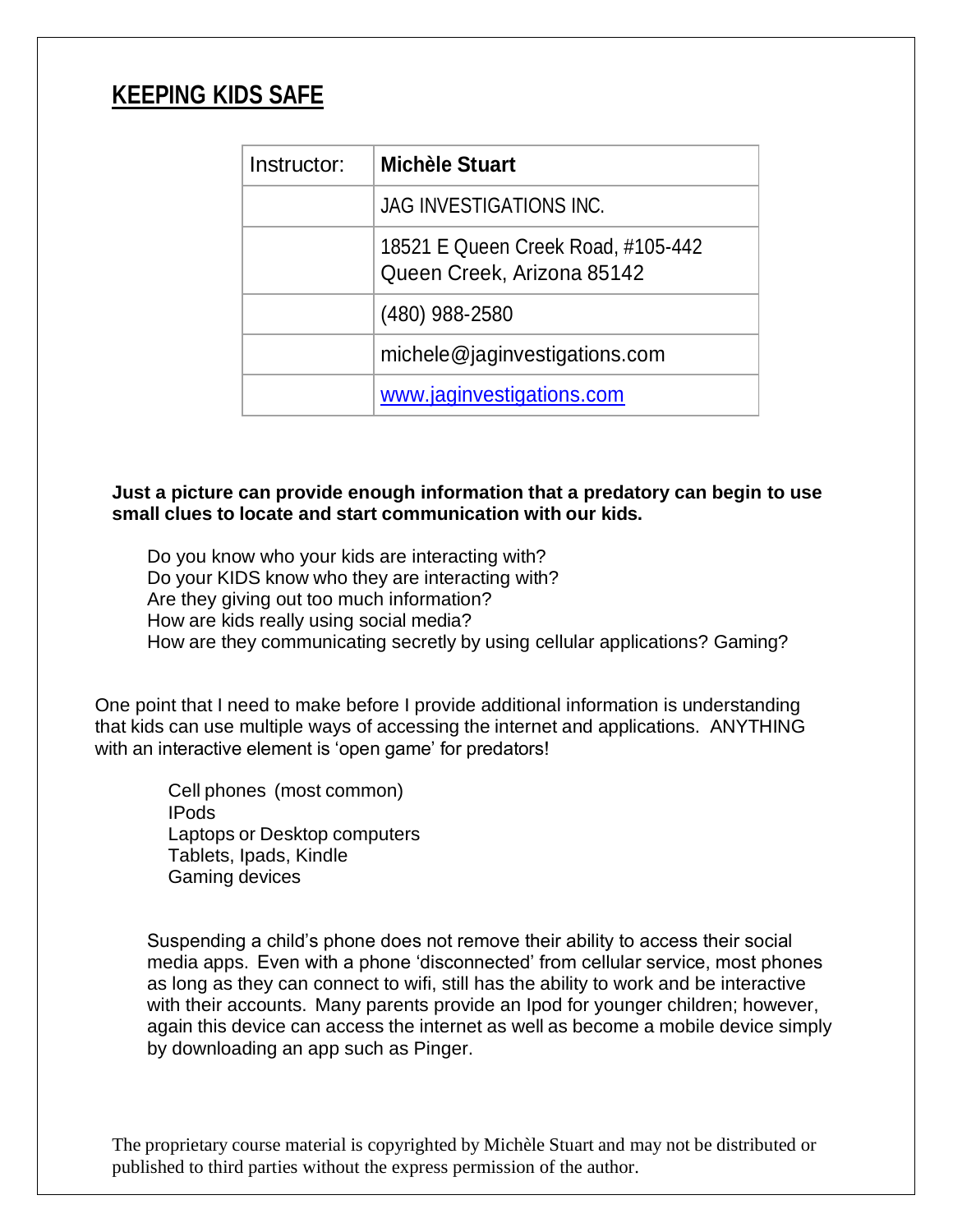## **THE GROOMING CYCLE:**

- 1. Target a specific type of child research the child's family / friends
- 2. Recon Researching the child What is missing from his/her life Where does he struggle Where does he hang out What does he / she like Split family, weak or poor in education

Feels a need for the child

\*gifts, tutoring, offer of job, money, "escape", clothes / toys, invite to do activities (video games, camping or adventure parks)

- 3. Will try and create gratitude from the child "wow this person really cares about me"
- 4. Isolate the victim for peers and parents (Single Moms) Invite to special outings to get child away from family (camping / adventure parks)

"I know times can be tough. If you ever just need some time to yourself or need a helping hand, just call me anytime."

5. Cultivate secrecy

Try to get child to start with little, small secrets – such as starting small with candy

or

toys and telling them not to tell parents.

6. Sexualize the relationship

Gradually desensitize the child by showing them pornography / pictures Gradual inappropriate touching then increasing the contact little by little

7. Maintain control and secrecy

Threaten to take gifts / money Threaten physical harm Threaten that if they get in trouble the child will get in big trouble also

8. Grooms parents to gain more access to the child…offer to babysit

[https://www.psychologytoday.com/us/blog/protecting-children-sexual](https://www.psychologytoday.com/us/blog/protecting-children-sexual-abuse/201901/what-parents-need-know-about-sexual-grooming)[abuse/201901/what-parents-need-know-about-sexual-grooming](https://www.psychologytoday.com/us/blog/protecting-children-sexual-abuse/201901/what-parents-need-know-about-sexual-grooming)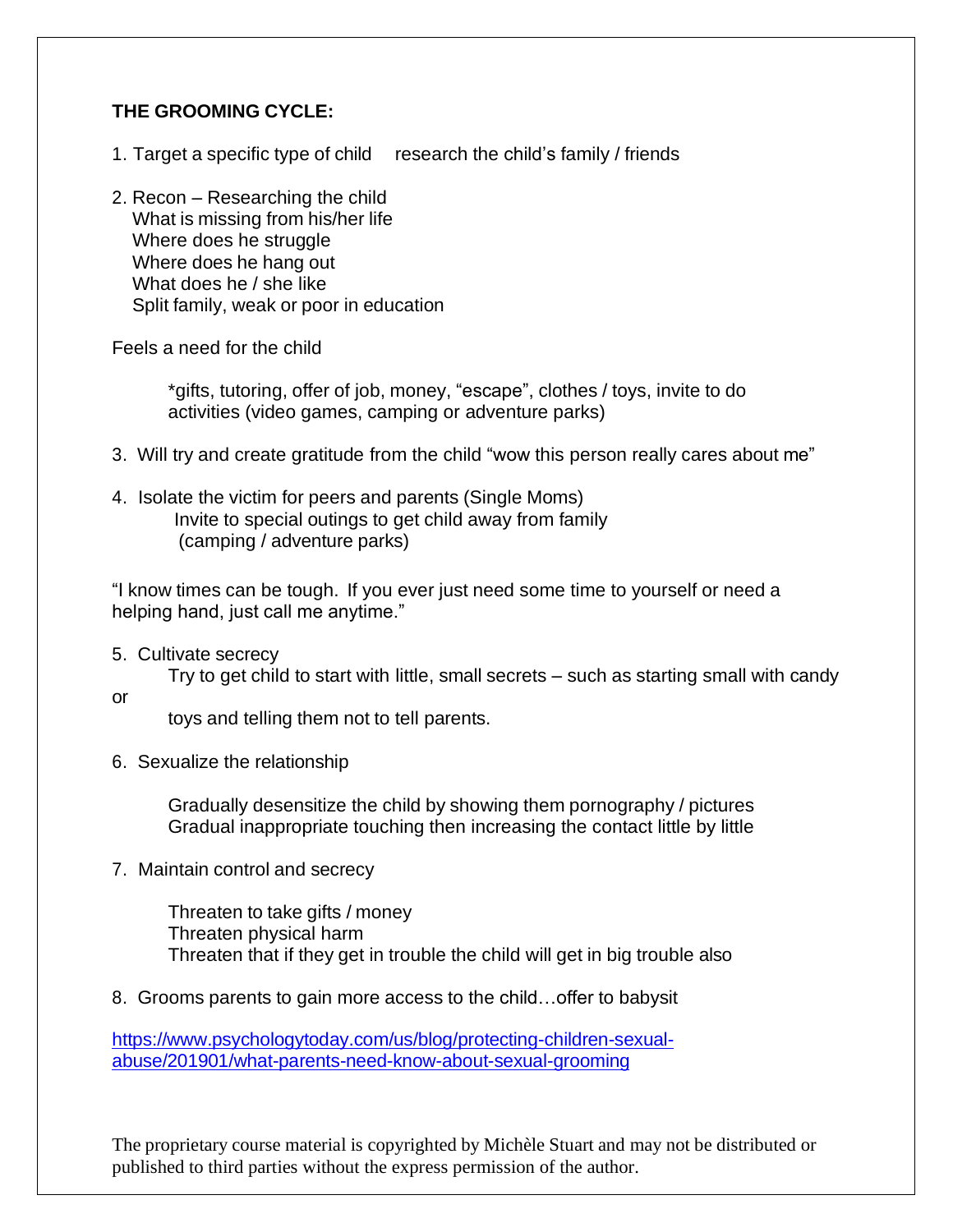### **SNAPCHAT: This app has become one of the best ways for predators to reach out to our kids. Child pornography is rampant on this platform.**

It is SO important to understand how easy it is for a complete stranger to reach out and begin chatting with our kids. They believe just because they are chatting, they are now 'friends'. This word, FRIENDS, has become the fall-back word for anyone kids are talking to online. It is always important to reinforce that meeting someone online does NOT make them your FRIEND. Here is a good video showing how, even with parents that have been involved with educating their kids on this, kids will still meet a perfect stranger behind their parent's back: <https://www.youtube.com/watch?v=fg-LhgZLB8M>

Example: A 21 year old male UMBC student, posed as a 16 year old girl and was communicating and sending nude pictures over snapchat to get young boys to send nudes back. He would give them gift cards for performing "perverted acts" and providing them pictures. He found his victims by using the QUICK ADD feature. <https://www.youtube.com/watch?v=HDfen5i4f-I>

If you are unfamiliar with how Snapchat works or just want to know more:

<https://www.digitaltrends.com/social-media/how-to-use-snapchat/>

<https://www.internetmatters.org/parental-controls/social-media/snapchat/>

### **Set up Medical ID / Emergency Contact**

Apple:

<https://www.howtogeek.com/768576/how-to-set-an-emergency-contact-on-iphone-and-why/>

Android:

<https://www.dignited.com/81668/why-and-how-to-set-up-emergency-contact-info/>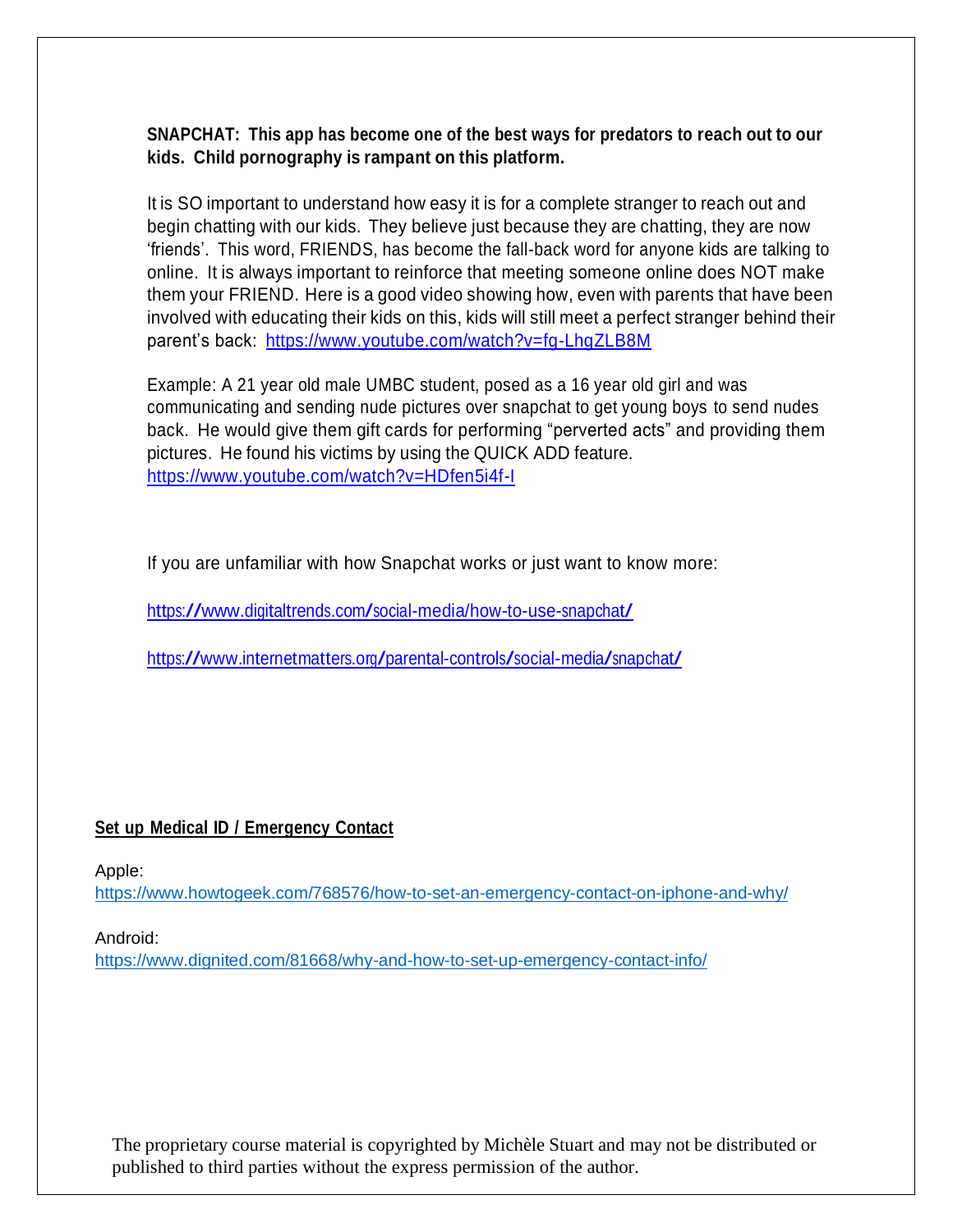#### **Encryption Apps**

In today's world, we must look at the realization that kids can now use encrypted applications via their cell p

hones:

Some of the more popular communication applications are: WHATSAPP, Telegram, Wickr Me, Threema, Signal, Twitch, Discord, Facebook Messenger, KIK

**Vault Apps**: Article with names of apps and explanations

<https://www.lifewire.com/best-vault-apps-4172048>

**MONITORING PROGRAMS**: [www.bark.us](http://www.bark.us/)

[www.highstermobile.com](http://www.highstermobile.com/)  [www.flexispy.com](http://www.flexispy.com/)

PARENTS SHOULD KNOW ABOUT ACRONYMS AND EMOJI'S:

<https://www.netlingo.com/acronyms.php> [https://emojipedia.org](https://emojipedia.org/)

#### **SOURCES FOR PARENTS:**

Websites that are collecting information from children under the age of thirteen are required to comply with the Federal Trade Commission (FTC) – Children's Online Privacy Protection Act.

<http://www.coppa.org/coppa.htm>

<https://internetsafety101.org/parentsguidetosocialmedia>

<https://www.fbi.gov/resources/parents>

<https://www.niot.org/nios>

<https://www.commonsensemedia.org/>

<https://www.bestvpn.com/guides/internet-safety/>

[www.stopbullying.gov/laws/pennsylvania/index.html](http://www.stopbullying.gov/laws/pennsylvania/index.html)